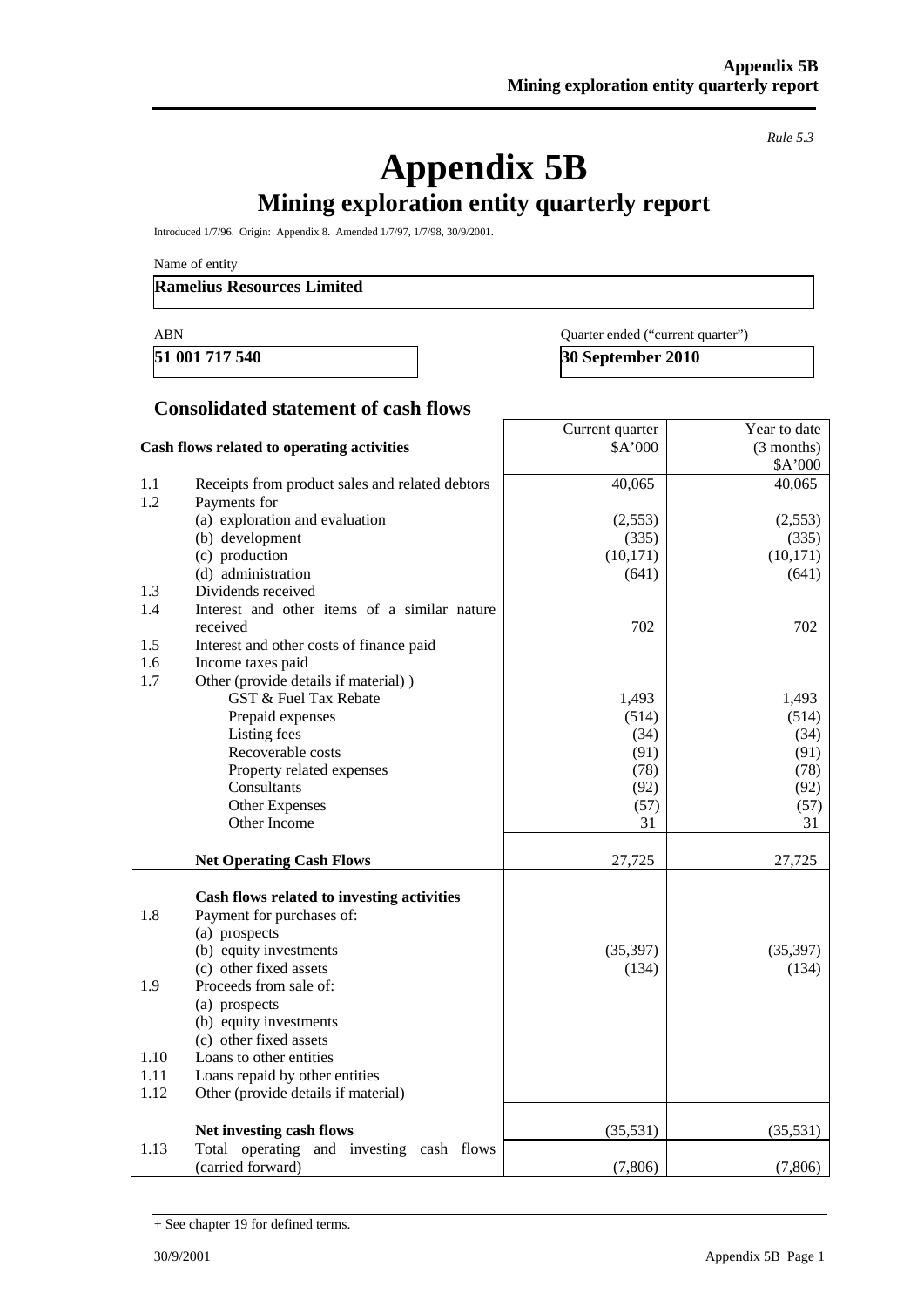| 1.13 | Total operating and investing cash flows<br>(brought forward) | (7,806)   | (7,806)   |
|------|---------------------------------------------------------------|-----------|-----------|
|      |                                                               |           |           |
|      | Cash flows related to financing activities                    |           |           |
| 1.14 | Proceeds from issues of shares, options, etc.                 | 3         |           |
| 1.15 | Proceeds from sale of forfeited shares                        |           |           |
| 1.16 | Proceeds from borrowings                                      |           |           |
| 1.17 | Repayment of borrowings                                       |           |           |
| 1.18 | Dividends paid                                                |           |           |
| 1.19 | Other (provide details if material)                           |           |           |
|      | Return of Capital to shareholders                             | (14, 567) | (14, 567) |
|      | Payments relating to issue of shares                          |           |           |
|      | Net financing cash flows                                      | (14, 564) | (14, 564) |
|      |                                                               |           |           |
|      | Net increase (decrease) in cash held                          | (22, 370) | (22,370)  |
| 1.20 | Cash at beginning of quarter/year to date                     | 80,227    | 80,227    |
| 1.21 | Exchange rate adjustments to item 1.20                        | (70)      | (70)      |
| 1.22 | Cash at end of quarter                                        | 57,787    | 57,787    |

### **Payments to directors of the entity and associates of the directors Payments to related entities of the entity and associates of the related entities**

|      |                                                                  | Current quarter<br>\$A'000 |
|------|------------------------------------------------------------------|----------------------------|
| 1.23 | Aggregate amount of payments to the parties included in item 1.2 | 319                        |
| 1.24 | Aggregate amount of loans to the parties included in item 1.10   |                            |

#### 1.25 Explanation necessary for an understanding of the transactions

The amount at 1.23 above represents non executive directors' fees and executive directors' salaries (including SGC superannuation) and lease of property at Kambalda on an arms length basis from a relative of a director.

#### **Non-cash financing and investing activities**

2.1 Details of financing and investing transactions which have had a material effect on consolidated assets and liabilities but did not involve cash flows

2.2 Details of outlays made by other entities to establish or increase their share in projects in which the reporting entity has an interest

Nil

## **Financing facilities available**

*Add notes as necessary for an understanding of the position.* 

|     |                             | Amount available | Amount used |
|-----|-----------------------------|------------------|-------------|
|     |                             | \$A'000          | \$A'000     |
| 3.1 | Loan facilities             | Nil              | Nil         |
| 3.2 | Credit standby arrangements | Nil              | Nil         |

<sup>+</sup> See chapter 19 for defined terms.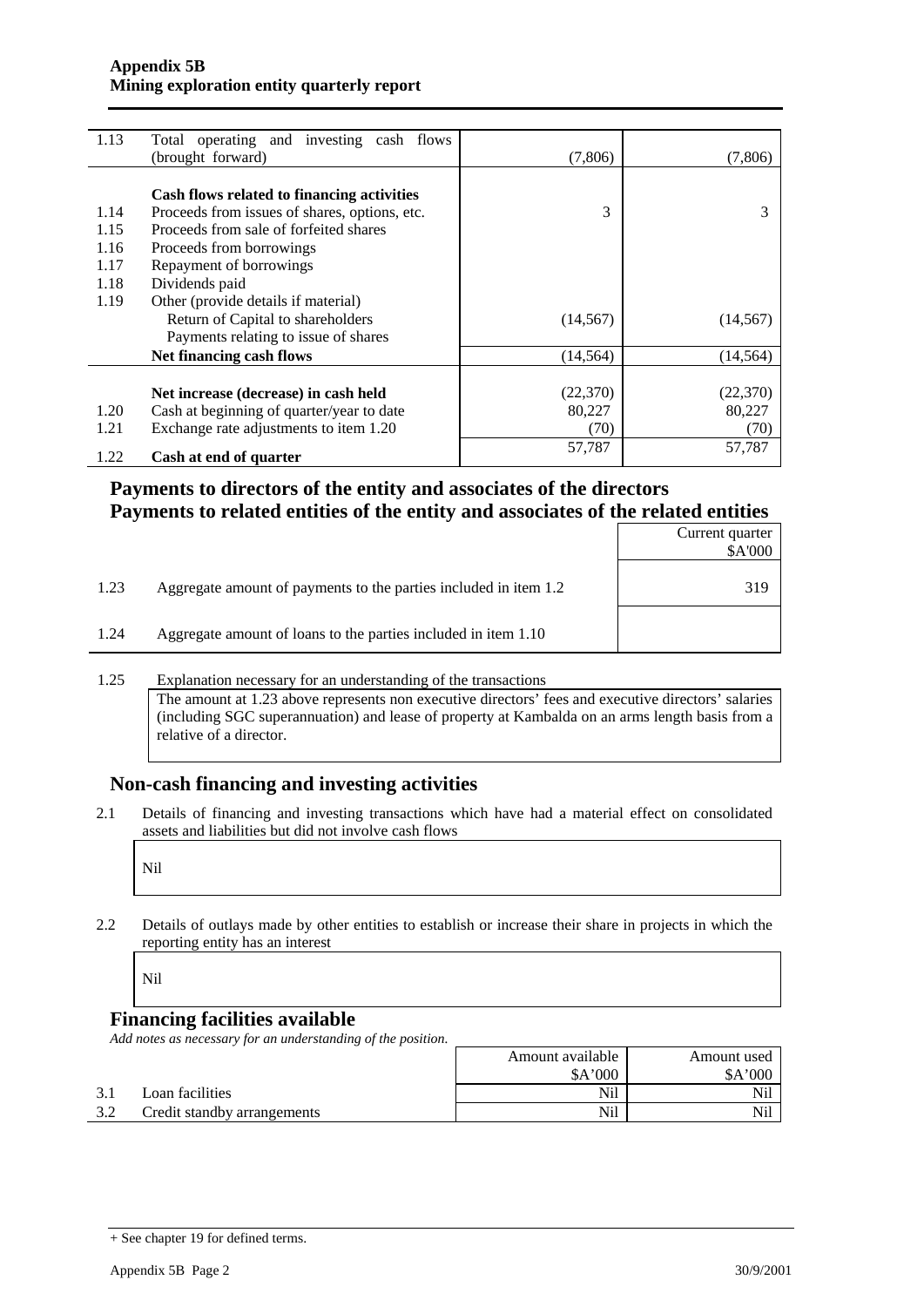# **Estimated cash outflows for next quarter**

|     |                            | \$A'000      |
|-----|----------------------------|--------------|
| 4.1 | Exploration and evaluation | 4,221        |
| 4.2 | Development                | $\mathbf{0}$ |
| 4.3 | Production                 | 9,860        |
| 4.4 | Administration             | 365          |
|     | Total                      | 14,446       |

# **Reconciliation of cash**

|     | Reconciliation of cash at the end of the quarter (as<br>shown in the consolidated statement of cash flows) to<br>the related items in the accounts is as follows. | Current quarter<br>A'000 | Previous quarter<br>\$A'000 |
|-----|-------------------------------------------------------------------------------------------------------------------------------------------------------------------|--------------------------|-----------------------------|
| 5.1 | Cash on hand and at bank                                                                                                                                          | 15,702                   | 36,199                      |
| 5.2 | Deposits at call                                                                                                                                                  |                          |                             |
| 5.3 | Bank overdraft                                                                                                                                                    |                          |                             |
| 5.4 | Other (provide details) – Term Deposits                                                                                                                           | 42,085                   | 44.028                      |
|     | <b>Total: cash at end of quarter</b> (item 1.22)                                                                                                                  | 57,787                   | 80,227                      |

<sup>+</sup> See chapter 19 for defined terms.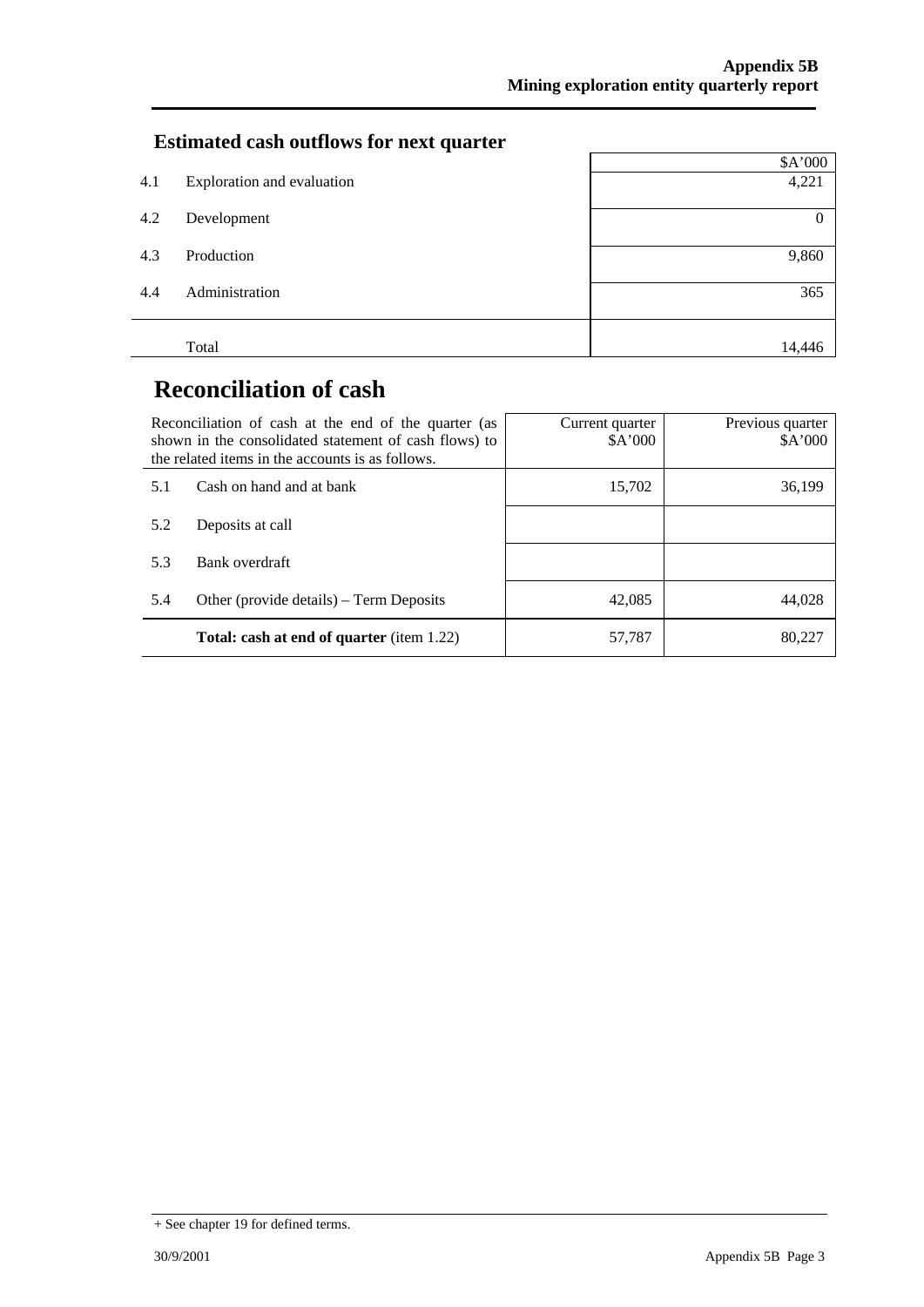## **Changes in interests in mining tenements**

|     |                       | Tenement           | Nature of interest                 | Interest at | Interest at  |
|-----|-----------------------|--------------------|------------------------------------|-------------|--------------|
|     |                       | reference          | (note (2))                         | beginning   | end of       |
|     |                       |                    |                                    | of quarter  | quarter      |
| 6.1 | Interests in mining   | P15/5185           | Surrendered                        | 100%        | $0\%$        |
|     | tenements             | P15/4904           | Withdrawn                          | 75% & 80%   | 0%           |
|     | relinquished, reduced |                    |                                    | Ni Rights   | 0%           |
|     | or lapsed             | P15/4905           | Withdrawn                          | 75% & 80%   | 0%           |
|     |                       |                    |                                    | Ni Rights   | 0%           |
| 6.2 | Interests in mining   | EPM18759           | Application - Earning 60% Interest | 0%          | 0%           |
|     | tenements acquired    | EPM18768           | Application - Earning 60% Interest | 0%          | 0%           |
|     | or increased          | EPM18776           | Application - Earning 60% Interest | 0%          | 0%           |
|     |                       | EPM18805           | Application - Earning 60% Interest | 0%          | 0%           |
|     |                       | EPM18807           | Application - Earning 60% Interest | 0%          | 0%           |
|     |                       |                    |                                    |             |              |
|     |                       | E21/100            | Purchased                          | 0%          | 100%         |
|     |                       | E21/112            | Purchased                          | 0%          | 100%         |
|     |                       | E21/151            | Purchased                          | 0%          | 100%         |
|     |                       | E21/152            | Purchased                          | 0%          | 100%         |
|     |                       | E58/278            | Purchased                          | 0%          | 100%         |
|     |                       | E58/380            | Purchased                          | 0%          | 100%         |
|     |                       | G58/3              | Purchased                          | 0%          | 100%         |
|     |                       | L58/16             | Purchased                          | 0%          | 100%         |
|     |                       | L58/20             | Purchased                          | 0%          | 100%         |
|     |                       | L58/31             | Purchased                          | 0%          | 100%         |
|     |                       | L59/40             | Purchased                          | 0%          | 100%         |
|     |                       | M58/11             | Purchased                          | 0%          | 100%         |
|     |                       | M58/119            | Purchased                          | 0%          | 100%         |
|     |                       | M58/120            | Purchased                          | 0%          | 100%         |
|     |                       | M58/121            | Purchased                          | 0%          | 100%         |
|     |                       | M58/122            | Purchased                          | 0%          | 100%         |
|     |                       | M58/130            | Purchased                          | 0%          | 100%         |
|     |                       | M58/136            | Purchased                          | 0%          | 100%         |
|     |                       | M58/140            | Purchased                          | 0%          | 100%         |
|     |                       | M58/143            | Purchased                          | 0%          | 100%         |
|     |                       | M58/146            | Purchased                          | 0%          | 100%         |
|     |                       | M58/147            | Purchased                          | 0%          | 100%         |
|     |                       | M58/157            | Purchased                          | 0%          | 100%         |
|     |                       | M58/161            | Purchased                          | 0%          | 100%         |
|     |                       | M58/163            | Purchased                          | 0%          | 100%         |
|     |                       | M58/172            | Purchased<br>Purchased             | 0%          | 100%         |
|     |                       | M58/173            |                                    | 0%          | 100%<br>100% |
|     |                       | M58/174<br>M58/179 | Purchased<br>Purchased             | 0%<br>0%    | 100%         |
|     |                       | M58/180            | Purchased                          | 0%          | 100%         |
|     |                       | M58/181            | Purchased                          | 0%          | 100%         |
|     |                       | M58/182            | Purchased                          | 0%          | 100%         |
|     |                       | M58/185            | Purchased                          | 0%          | 100%         |
|     |                       | M58/186            | Purchased                          | 0%          | 100%         |
|     |                       | M58/187            | Purchased                          | 0%          | 100%         |
|     |                       | M58/188            | Purchased                          | 0%          | 100%         |
|     |                       | M58/189            | Purchased                          | 0%          | 100%         |
|     |                       | M58/191            | Purchased                          | 0%          | 100%         |
|     |                       | M58/192            | Purchased                          | 0%          | 100%         |
|     |                       | M58/193            | Purchased                          | 0%          | 100%         |
|     |                       | M58/194            | Purchased                          | 0%          | 100%         |
|     |                       | M58/195            | Purchased                          | 0%          | 100%         |
|     |                       | M58/198            | Purchased                          | 0%          | 100%         |

<sup>+</sup> See chapter 19 for defined terms.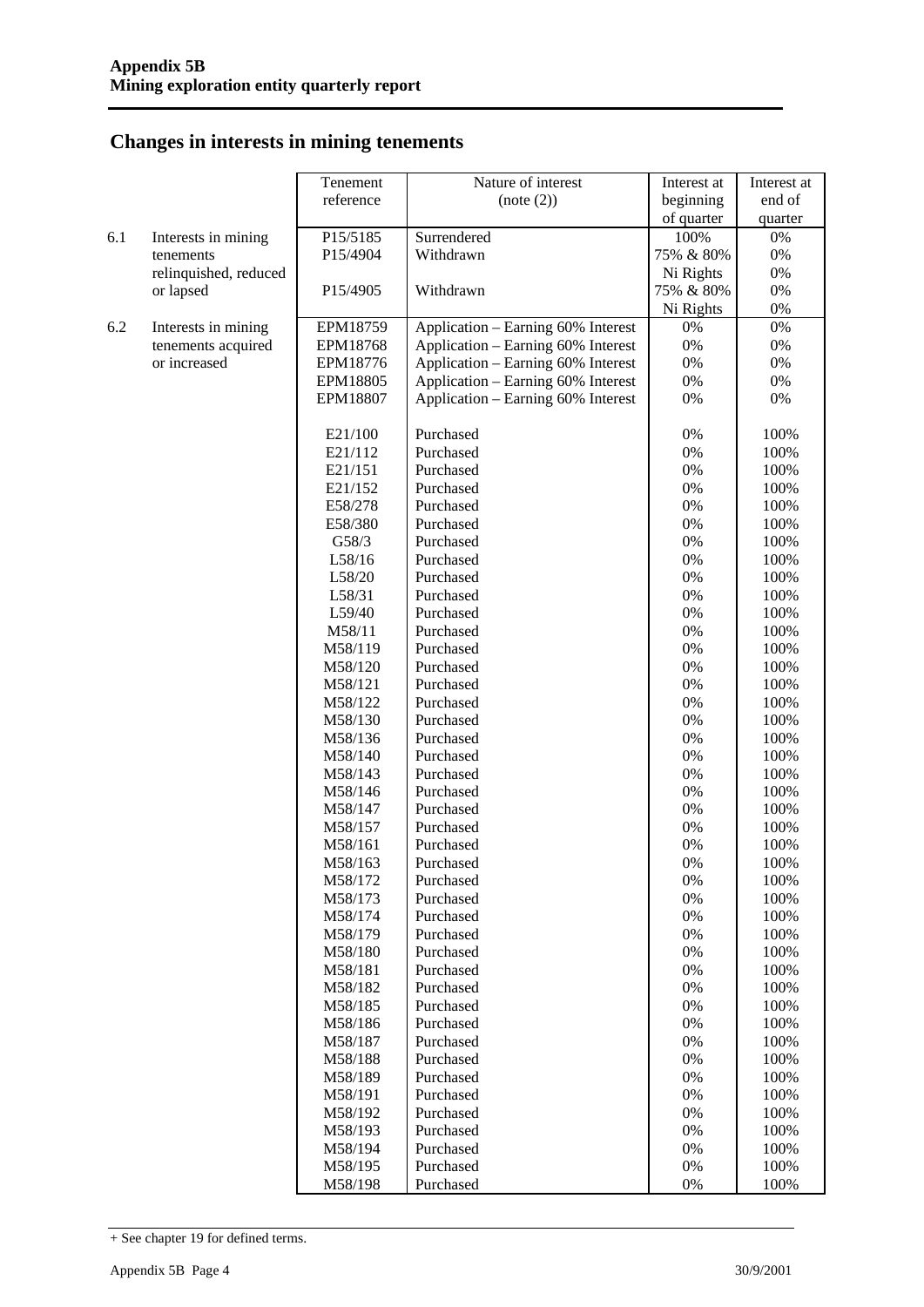| M58/201                          | Purchased              | 0%       | 100%         |
|----------------------------------|------------------------|----------|--------------|
| M58/202                          | Purchased              | $0\%$    | 100%         |
| M58/205                          | Purchased              | $0\%$    | 100%         |
| M58/208                          | Purchased              | $0\%$    | 100%         |
| M58/209                          | Purchased              | $0\%$    | 100%         |
| M58/210                          | Purchased              | $0\%$    | 100%         |
| M58/211                          | Purchased              | $0\%$    | 100%         |
| M58/222                          | Purchased              | $0\%$    | 100%         |
| M58/231                          | Purchased              | 0%       | 100%         |
| M58/232                          | Purchased              | 0%       | 100%         |
| M58/233                          | Purchased              | $0\%$    | 100%         |
| M58/234                          | Purchased              | $0\%$    | 100%         |
| M58/235                          | Purchased              | $0\%$    | 100%         |
| M58/236                          | Purchased              | $0\%$    | 100%         |
| M58/241                          | Purchased              | $0\%$    | 100%         |
| M58/248                          | Purchased              | $0\%$    | 100%         |
| M58/263                          | Purchased              | $0\%$    | 100%         |
| M58/273                          | Purchased              | $0\%$    | 100%         |
| M58/285                          | Purchased              | $0\%$    | 100%         |
| M58/286                          | Purchased              | $0\%$    | 100%         |
| M58/30                           | Purchased              | $0\%$    | 100%         |
| M58/304                          | Purchased              | $0\%$    | 100%         |
| M58/320                          | Purchased              | 0%       | 100%         |
| M58/323                          | Purchased              | $0\%$    | 100%         |
| M58/345                          | Purchased              | $0\%$    | 100%         |
| M58/4                            | Purchased              | $0\%$    | 100%         |
| M58/43                           | Purchased              | $0\%$    | 100%         |
| M58/47                           | Purchased              | 0%       | 100%         |
| M58/5                            | Purchased              | $0\%$    | 100%         |
| M58/60                           | Purchased              | $0\%$    | 100%         |
| M58/64                           | Purchased              | 0%       | 100%         |
| M58/78                           | Purchased              | $0\%$    | 100%         |
| M58/79                           | Purchased              | 0%       | 100%         |
| M58/8                            | Purchased              | 0%       | 100%         |
| M58/80                           | Purchased              | 0%       | 100%         |
| M58/81                           | Purchased              | $0\%$    | 100%         |
| M58/97                           | Purchased              | $0\%$    | 100%         |
| M58/98<br>M59/208                | Purchased              | $0\%$    | 100%         |
|                                  | Purchased              | $0\%$    | 100%         |
| M59/45<br>P21/690                | Purchased<br>Purchased | 0%<br>0% | 100%<br>100% |
| P <sub>21</sub> /691             | Purchased              | 0%       | 100%         |
| P <sub>21</sub> /69 <sub>2</sub> | Purchased              | 0%       | 100%         |
| P <sub>21</sub> /694             | Purchased              | 0%       | 100%         |
| P21/710                          | Purchased              | 0%       | 100%         |
| P21/711                          | Purchased              | 0%       | 100%         |
| P58/1042                         | Purchased              | $0\%$    | 100%         |
| P58/1303                         | Purchased              | $0\%$    | 100%         |
| P58/1304                         | Purchased              | $0\%$    | 100%         |
| P58/1305                         | Purchased              | $0\%$    | 100%         |
| P58/1306                         | Purchased              | $0\%$    | 100%         |
| P58/1307                         | Purchased              | $0\%$    | 100%         |
| P58/1308                         | Purchased              | $0\%$    | 100%         |
| P58/1309                         | Purchased              | $0\%$    | 100%         |
| P58/1310                         | Purchased              | 0%       | 100%         |
| P58/1311                         | Purchased              | 0%       | 100%         |
| P58/1312                         | Purchased              | $0\%$    | 100%         |
| P58/1313                         | Purchased              | $0\%$    | 100%         |
| P58/1314                         | Purchased              | 0%       | 100%         |
|                                  |                        |          |              |

<sup>+</sup> See chapter 19 for defined terms.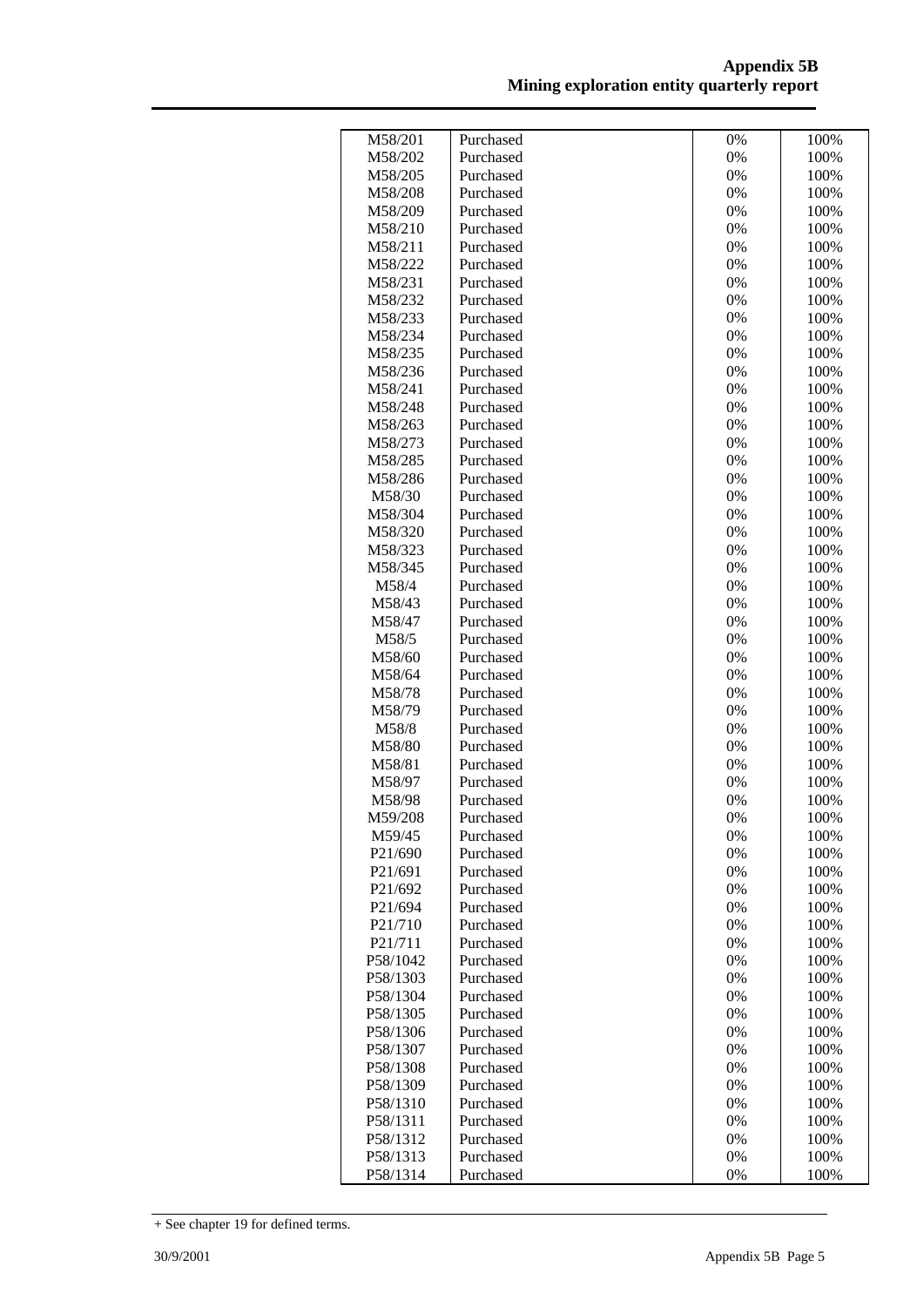| P58/1315 | Purchased | 0% | 100% |
|----------|-----------|----|------|
| P58/1316 | Purchased | 0% | 100% |
| P58/1317 | Purchased | 0% | 100% |
| P58/1318 | Purchased | 0% | 100% |
| P58/1319 | Purchased | 0% | 100% |
| P58/1320 | Purchased | 0% | 100% |
| P58/1321 | Purchased | 0% | 100% |
| P58/1322 | Purchased | 0% | 100% |
| P58/1323 | Purchased | 0% | 100% |
| P58/1324 | Purchased | 0% | 100% |
| P58/1377 | Purchased | 0% | 100% |
| P58/1378 | Purchased | 0% | 100% |
| P58/1389 | Purchased | 0% | 100% |
| P58/1390 | Purchased | 0% | 100% |
| P58/1391 | Purchased | 0% | 100% |
| P58/1392 | Purchased | 0% | 100% |
| P58/1393 | Purchased | 0% | 100% |
| P58/1394 | Purchased | 0% | 100% |
| P58/1395 | Purchased | 0% | 100% |
| P58/1396 | Purchased | 0% | 100% |
| P58/1397 | Purchased | 0% | 100% |
| P58/1398 | Purchased | 0% | 100% |
| P58/1399 | Purchased | 0% | 100% |
| P58/1400 | Purchased | 0% | 100% |
| P58/1401 | Purchased | 0% | 100% |
| P58/1402 | Purchased | 0% | 100% |
| P58/1407 | Purchased | 0% | 100% |
| P58/1416 | Purchased | 0% | 100% |
| P58/1417 | Purchased | 0% | 100% |
| P58/1502 | Purchased | 0% | 100% |
| P58/825  | Purchased | 0% | 100% |
| P58/924  | Purchased | 0% | 100% |
| P58/940  | Purchased | 0% | 100% |
| P58/941  | Purchased | 0% | 100% |

<sup>+</sup> See chapter 19 for defined terms.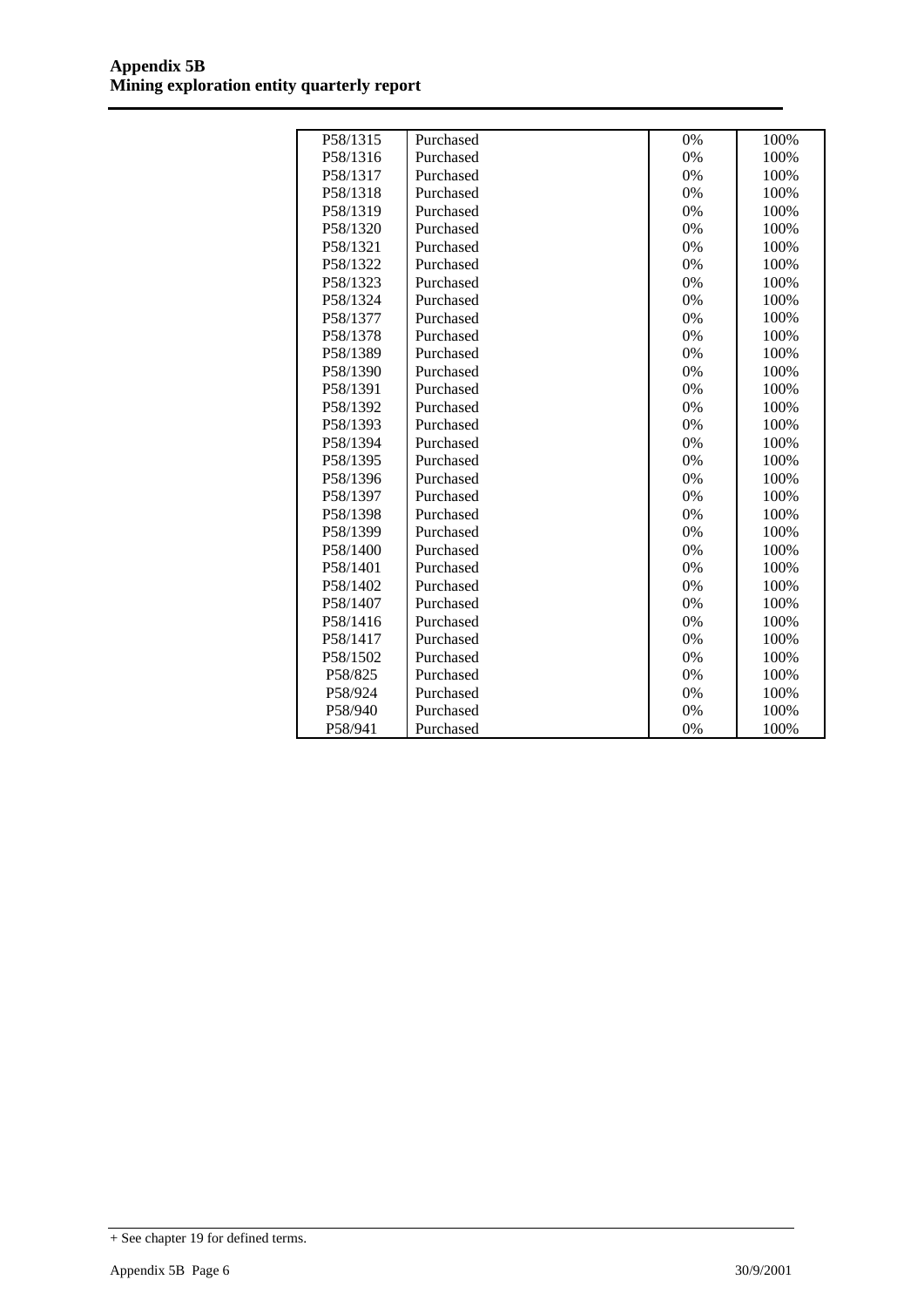#### **Issued and quoted securities at end of current quarter**

*Description includes rate of interest and any redemption or conversion rights together with prices and dates.* 

|      |                                      | Total number | Number quoted   | Issue price per    | Amount paid up per    |
|------|--------------------------------------|--------------|-----------------|--------------------|-----------------------|
|      |                                      |              |                 | security (see note | security (see note 3) |
|      |                                      |              |                 | $3)$ (cents)       | (cents)               |
| 7.1  | Preference                           |              |                 |                    |                       |
|      | <sup>+</sup> securities              |              |                 |                    |                       |
| 7.2  | (description)<br>Changes during      |              |                 |                    |                       |
|      | quarter                              |              |                 |                    |                       |
|      | (a) Increases                        |              |                 |                    |                       |
|      | through issues                       |              |                 |                    |                       |
|      | (b) Decreases                        |              |                 |                    |                       |
|      | through returns                      |              |                 |                    |                       |
|      | of capital, buy-                     |              |                 |                    |                       |
|      | backs,                               |              |                 |                    |                       |
|      | redemptions                          |              |                 |                    |                       |
| 7.3  | +Ordinary                            |              |                 |                    |                       |
|      | securities                           | 291,417,805  | 291,208,795     |                    |                       |
|      |                                      |              |                 |                    |                       |
| 7.4  | Changes during                       |              |                 |                    |                       |
|      | quarter                              |              |                 |                    |                       |
|      | (a) Increases                        |              |                 |                    |                       |
|      | through (i) issues<br>(ii) quotation | 74,882       | 2,362<br>14,980 | N/A                | N/A                   |
|      | (b) Decreases                        |              |                 |                    |                       |
|      | through returns                      |              |                 |                    |                       |
|      | of capital, buy-                     |              |                 |                    |                       |
|      | backs                                |              |                 |                    |                       |
| 7.5  | +Convertible                         |              |                 |                    |                       |
|      | debt securities                      |              |                 |                    |                       |
|      | (description)                        |              |                 |                    |                       |
| 7.6  | Changes during                       |              |                 |                    |                       |
|      | quarter                              |              |                 |                    |                       |
|      | (a) Increases                        |              |                 |                    |                       |
|      | through issues                       |              |                 |                    |                       |
|      | (b) Decreases<br>through             |              |                 |                    |                       |
|      | securities                           |              |                 |                    |                       |
|      | matured,                             |              |                 |                    |                       |
|      | converted                            |              |                 |                    |                       |
| 7.7  | <b>Options</b>                       |              |                 | Exercise price     | Expiry date           |
|      | (description and                     |              |                 |                    |                       |
|      | conversion                           |              |                 |                    |                       |
|      | factor)                              |              |                 |                    |                       |
| 7.8  | Issued during                        |              |                 |                    |                       |
|      | quarter                              |              |                 |                    |                       |
| 7.9  | <b>Exercised</b> during              |              |                 |                    |                       |
|      | quarter                              |              |                 |                    |                       |
| 7.10 | <b>Expired during</b>                |              |                 |                    |                       |
|      | quarter                              |              |                 |                    |                       |
| 7.11 | <b>Debentures</b>                    |              |                 |                    |                       |
|      | (totals only)                        |              |                 |                    |                       |
| 7.12 | <b>Unsecured</b><br>notes (totals    |              |                 |                    |                       |
|      | only)                                |              |                 |                    |                       |
|      |                                      |              |                 |                    |                       |

<sup>+</sup> See chapter 19 for defined terms.